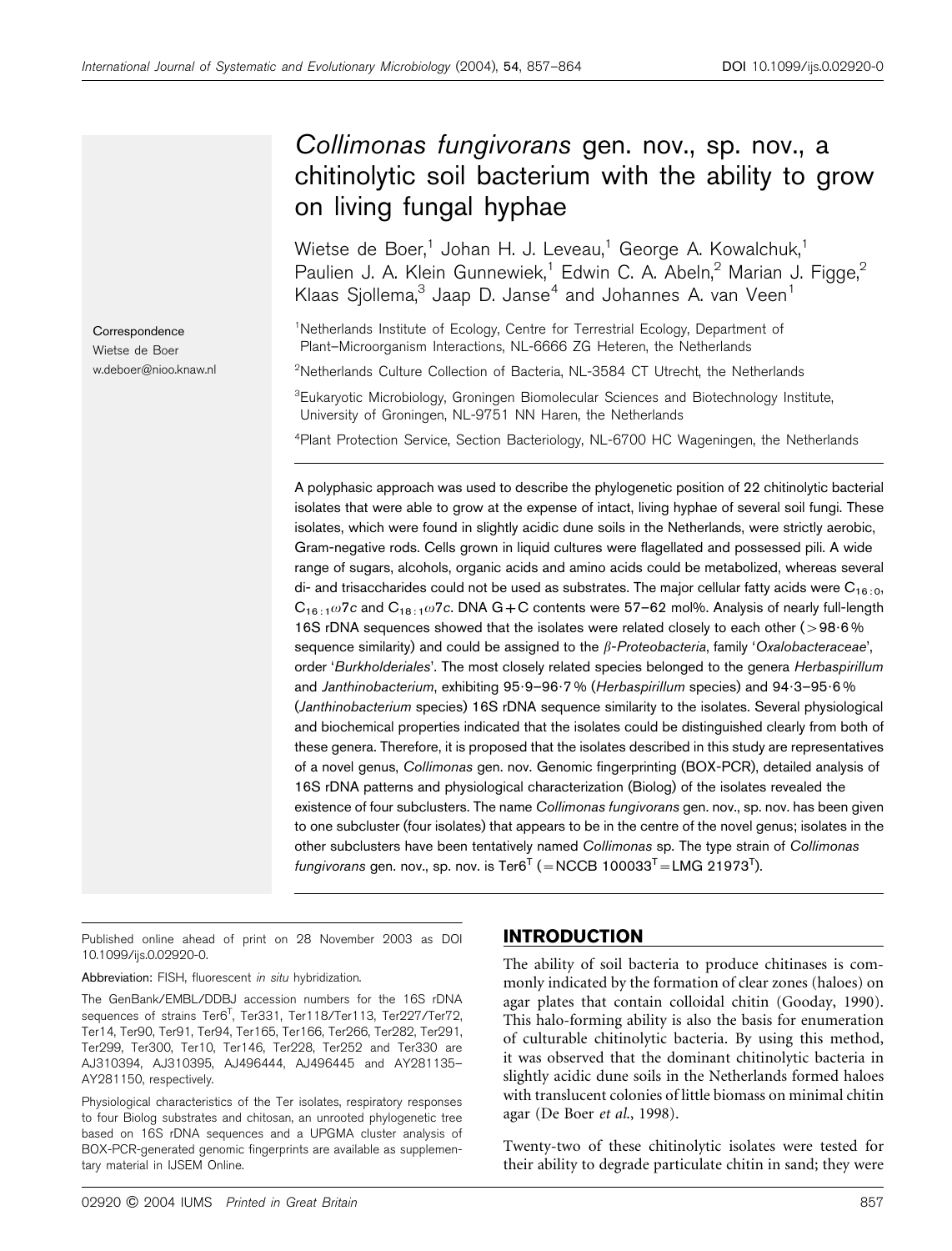poor degraders compared to filamentous fungi, actinomycetes and gliding bacteria (De Boer et al., 1999). Further study revealed that these isolates could use their chitinase activity to facilitate mycoparasitic growth, i.e. growth at the expense of living fungal hyphae (De Boer et al., 2001). Based on whole-cell fatty acid analysis, these isolates were identified provisionally as belonging to the genus Pseudomonas of the  $\gamma$ -Proteobacteria (De Boer et al., 1998). However, preliminary 16S rDNA sequence analysis subsequently revealed that they were affiliated to the  $\beta$ -Proteobacteria (De Boer et al., 2001). Here, results of polyphasic taxonomic characterization of these isolates are presented; these results support their classification in a novel genus, Collimonas gen. nov.

# METHODS

**Bacterial isolates.** Isolates  $(n=22)$  were taken from chitin agar plates of samples of slightly acidic dune soils located on the Wadden Island Terschelling, as described previously (De Boer et al., 1998). The isolates, referred to as Ter isolates, were stored at  $-80^{\circ}$ C and maintained on chitin/yeast agar and  $0.1 \times$  tryptone soy broth (TSB; Oxoid) agar for routine culturing. Both media contained  $(l^{-1})$ : 1 g  $KH_2PO_4$ , 5 g NaCl and 20 g agar. In addition,  $0.1 \times$  TSB agar contained 3 g TSB  $1^{-1}$  and chitin/yeast agar contained 2.0 g colloidal chitin  $l^{-1}$  and 0.05 g yeast extract (Difco)  $l^{-1}$ . Media were adjusted to pH 6?5 with 1 M NaOH before autoclaving. Colloidal chitin was prepared as described by Hsu & Lockwood (1975) from crab-shell chitin (Sigma).

As it appeared that the 16S rDNA sequences of the isolates were related most closely to those of members of the genus Herbaspirillum, three Herbaspirillum type strains (Herbaspirillum seropedicae DSM 6445<sup>T</sup>, Herbaspirillum rubrisubalbicans  $\widehat{\text{ATCC}}$  19308<sup>T</sup> and Herbaspirillum frisingense DSM 13128 $^T$ ) were included in some parts of the study (metabolic profiling and cellular fatty acid composition) for comparison.

Phenotypic characterization. Gram-reaction was tested indirectly by determining lysis in KOH. Motility was tested by measuring the spread of cells inoculated into  $0.1 \times$  TSB that contained  $0.2$ % agar. Colony morphology of cells grown at 20 $^{\circ}$ C on 0.1 $\times$  TSB agar  $(3 \text{ days})$  was assessed. Cellular morphology of five isolates  $(Ter6^T,$ Ter146, Ter227, Ter252 and Ter331), representing different colony forms, was studied by using a Philips CM10 transmission electron microscope.

Whole-cell fatty acid composition was determined after growth for 48 h at  $28^{\circ}$ C on full-strength TSB agar by using the Microbial Identification system (Microbial ID). Extraction and preparation of fatty acid methyl esters, chromatography, reference library generation and principal component and cluster analyses were performed as described by Janse (1991).

Ability to oxidize various carbon sources was tested by using Biolog GN plates. Presence of oxidase was determined by using a test card (bioMérieux). Catalase activity was checked by holding a loop of bacterial cells in a drop of 3 % hydrogen peroxide solution on a microscopic slide. Direct appearance of gas bubbles indicated the presence of catalase. Chitosanase,  $\beta$ -glucanase, cellulase and protease activities were assayed visually, i.e. by production of clear zones after 2–3 weeks at 20 °C on plates that contained 2 % agar and  $(l^{-1})$ : 1 g  $KH_2PO_4$ , 5 g NaCl and 0.05 g yeast extract (pH 6.5). Colloidal chitosan was obtained by preparing water-soluble chitosan from crab chitosan (Sigma) and mixing it to a final concentration of  $0.2$ % with

a hot agar/salt solution. Lichenan (Sigma) was used as the substrate  $(0.1\%$  final concentration) for indicating glucanase activity (Walsh et al., 1995). Glucanolytic haloes were visualized after staining with Congo red. Cellulose agar contained 2 % cellulose powder (Sigma). Protease activity was demonstrated by using milk agar, which contained 3 % skimmed milk.

Ability to hydrolyse colloidal chitin was tested in both minimal agar and agar mixed with TSB (3 g  $l^{-1}$ ). In addition, ability of the isolates to hydrolyse colloidal chitin in liquid minimal medium (pH  $6.5$ ) was tested by measuring the release of NH<sup>+</sup><sub>1</sub>.

Effects of pH and temperature on growth were studied in four isolates: one representative of each of the three colony types that were observed (Ter146, Ter227 and Ter331; see Results and Discussion) and the proposed type strain  $(Ter6^T)$ . Optimum pH for growth in minimal liquid medium was  $5.0-8.0$ , using the ethanesulfonic acid buffers (10 mM; Sigma) MES (pH  $5.0$ ,  $5.5$ ,  $6.0$  and  $6.5$ ) or HEPES (pH  $7.0$ ,  $7.5$  and  $8.0$ ). For determination of temperature optimum and tolerances, minimal medium that contained 10 mM MES ( $pH$  6 $\cdot$ 5) was used. The growth substrate in both experiments was N-acetylglucosamine (2 mM). Growth was recorded by measurement of OD<sub>660</sub>.

Tolerance to antibiotics was tested by growing the isolates on TSB agar that contained one of the following compounds: ampicillin (20 and 60 µg ml<sup>-1</sup>), streptomycin (25 and 50 µg ml<sup>-1</sup>), oxytetracycline (10  $\mu$ g ml<sup>-1</sup>), chloramphenicol (25 and 100  $\mu$ g ml<sup>-1</sup>) and kanamycin  $(10 \mu g \text{ ml}^{-1}).$ 

All isolates were tested for their ability to grow in purified sand at the expense of intact, living hyphae of the fungi Mucor hiemalis, Chaetomium globosum and Fusarium culmorum (De Boer et al., 2001). Growth response of bacteria was determined 3 weeks after introduction of the fungal inoculum. In zones where hyphae were present, bacterial numbers were determined by plate-counting and corrected for numbers that were present in the controls (i.e. without fungal invasion).

DNA G+C content. Genomic DNA isolation was performed by using Qiagen genomic-tips 500/G according to the manufacturer's recommendations. Determination of G+C content was carried out on four isolates (Ter6<sup>T</sup>, Ter10, Ter252 and Ter331) by using thermal denaturation, as described by Marmur & Doty (1962).

BOX-PCR. BOX-PCR genomic fingerprinting was performed by using the method described by Rademaker & de Bruijn (1997). DNA was extracted from 3 ml liquid culture by a standard minichromosomal DNA extraction method (Sambrook et al., 1989). Genomic fingerprints were compared by using the program IMAGE MASTER 1D ELITE (version 4.20; Amersham Pharmacia). Cluster analysis of pairwise similarity values was performed by using the UPGMA algorithm (Sneath & Sokal, 1973).

Cloning, sequencing and phylogenetic analysis. Almostcomplete sequences of 16S rRNA genes were determined commercially by the Centraalbureau voor Schimmelcultures (CBS), Utrecht, the Netherlands. A 5 µl aliquot of a colony resuspended in Tris/ EDTA buffer was spotted onto CloneSaverCards (Whatman Bioscience) according to the manufacturer's recommendations. PCR was performed on  $1.2$  mm punches of the card with primers 16S1500F (5'-ccgaattcgtcgacaacagagtttgatcctggctcag-3') and 16S1500R (5'-cccgggatccaagcttacggctaccttgttacgactt-3'). PCR products were cleaned by using GFX columns (Amersham Biosciences) and sequenced by using DYE-ET terminator cycle sequencing (Amersham Biosciences) with the following primers (sequences in  $5' \rightarrow 3'$  direction): 16S500F (tggagagtttgatcctggctcag), 16S500R (taccgcggctgctggcac), BSF1099/16 (gyaacgagcgcaaccc), BSF349/17 (aggcagcagtggggaat),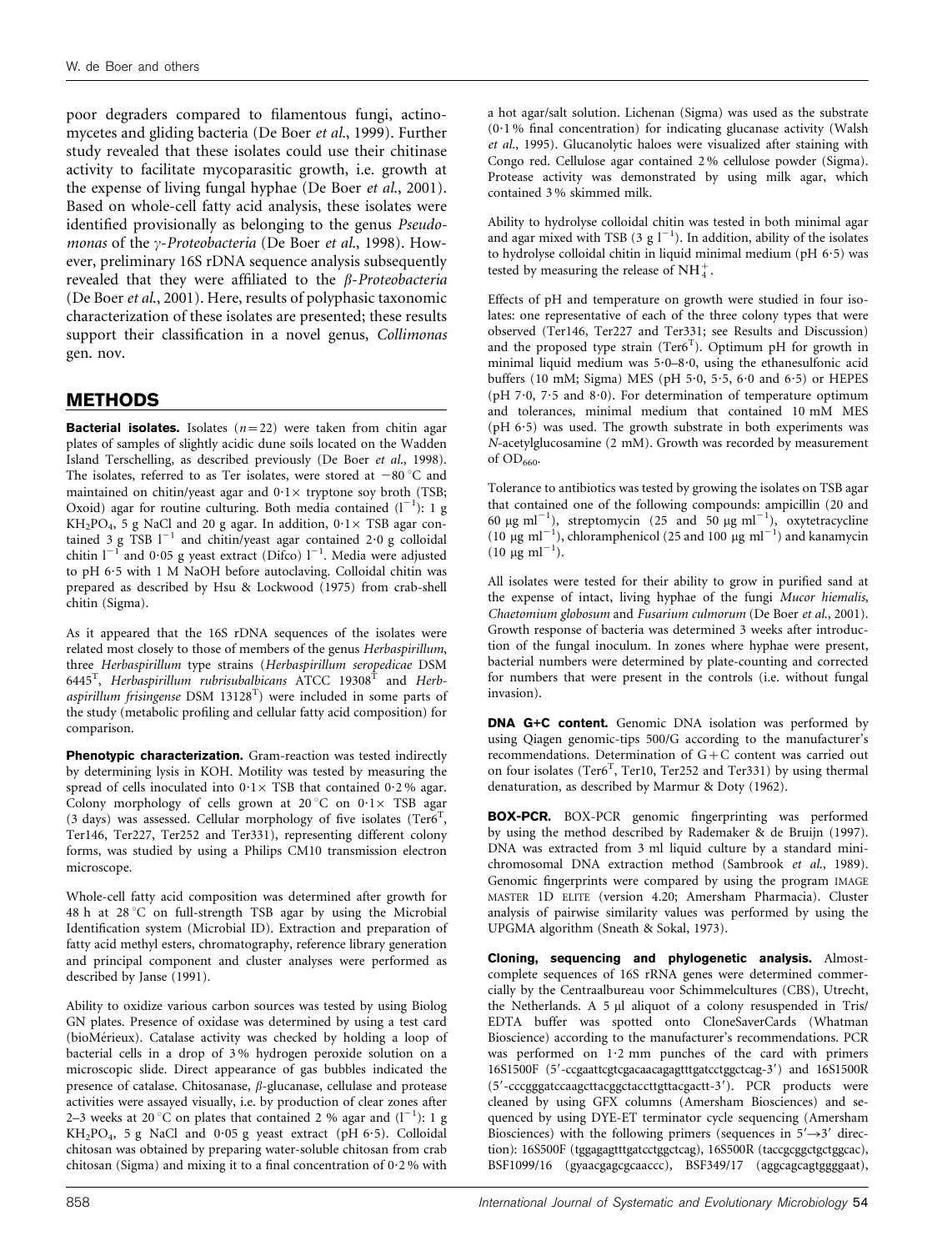BSF748/15 (rggattagatacccc), BSF8/20 (agagtttgatcctggctcag), BSR1114/ 16 (gggttgcgctcgttrc), BSR357/15 (ctgctgcctyccgta) and BSR798/15 (ggggtatctaatccc). Prior to separation on an ABI 3700 system (Applied Biosystems), sequencing products were purified by using Sephadex G-50 Superfine. Contigs were built with the DNASTAR package and the Phrap/Phred/Consed package (http://www.phrap.org/).

Sequence alignments were performed by using CLUSTAL\_W (Thompson et al., 1994). Trees were constructed by using the neighbour-joining method.

Sequence similarity searches with previously determined database entries were performed with the BLAST program as supported by the NCBI website (Altschul et al., 1997; http://www.ncbi.nlm.nih.gov/blast).

Design of a Collimonas-specific FISH (fluorescent in situ hybridization) probe. The 16S rDNA sequences of all Ter isolates were aligned and the consensus sequence was compared to 16S rDNA sequences of members of the family 'Oxalobacteraceae'. One unique continuous stretch of 18 bp was shared between all Ter isolates, but was absent in all other strains. A probe complementary to this sequence was designed (CTE998-1015: 5'-CTCTTCGGGATT-CTGTAC-3') and was found to be unique in a search of more than 72 000 sequences by using the PROBE\_MATCH program of Ribosomal Database Project II (http://rdp.cme.msu.edu/cgis/probe\_match. cgi?su=SSU). The probe was synthesized, labelled with Cy3 (Thermo Hybaid) and tested by FISH analysis on paraformaldehyde-fixed cells of all Ter isolates and three Herbaspirillum strains (Egli et al., 2001).

# RESULTS AND DISCUSSION

#### Morphological characteristics

On chitin/yeast agar, halo formation as a result of chitin degradation by the Ter isolates was detected after 5–7 days incubation at 20 $^{\circ}$ C. Haloes reached a final size of 4–10 mm after about 14 days. As the isolates produced translucent biomass in small amounts, the colonies and surrounding haloes appeared as clear spots. On  $0.1 \times$  TSB agar, three different colony types were observed. Nine isolates, including the designated type strain,  $Ter6<sup>T</sup>$ , produced type I colonies, which appeared as flat, glossy, turbid, whitish

colonies with a diameter of 3–7 mm and a layered structure. Type II colonies (five isolates) were flat with a diameter of 3–7 mm, a yellowish central part and a translucent, granular-structured periphery. The remaining eight isolates grew as small, glossy, whitish colonies with a diameter of 1–3 mm (type III).

Light and electron microscopic observations showed that the cell morphology of all colony types of Ter isolates was very similar. They were straight or slightly curved rods, 0.3–0.5  $\mu$ m in diameter and 1.0–2.0  $\mu$ m long (Fig. 1). Transmission electron microscopic inspection demonstrated the presence of one to three polar flagella and pili (Fig. 1a). In some instances, lateral flagella were also seen. Presence of flagella was, however, only observed when the isolates were grown in liquid media. Most cells produced polyphosphate granules (about  $0.1 \mu m$  diameter) in the media used. Transmission electron micrographs further indicated that the cell-wall ultrastructure was Gramnegative, which was confirmed by KOH tests.

Most Ter isolates were highly motile on low-percentage agar plates, with a rate of  $>40$  mm in 48 h. Isolates that belonged to colony type III were less motile (spreading  $<$  20 mm in 48 h).

### Growth characteristics

A summary of growth characteristics (Supplementary Table A) is available as in IJSEM Online. None of the nine Ter isolates tested was able to grow under anaerobic conditions. These isolates were positive for oxidase and negative or weakly positive for catalase.

Four isolates (Ter $6^T$ , Ter146, Ter227 and Ter331) were selected for testing the effects of environmental conditions on growth. These isolates had a broad temperature optimum; highest growth rates were observed at 20-30 °C. Growth rates decreased gradually at lower temperatures (minimum temperature,  $\langle 4 \degree C \rangle$ , but dropped dramatically



Fig. 1. Transmission electron micrographs of Ter isolates (Collimonas) grown on chitin/ yeast agar, showing: (a) a polar flagellum (black arrow) and pili (white arrow) of cells (Ter331) grown in liquid culture (bar, 0.5 µm); (b) Gram-negative cell-wall structure (Ter227) and polyphosphate granules (bar,  $0.5 \mu m$ ); and (c) general cell morphology (Ter6<sup>T</sup>, negatively stained) (bar, 1  $\mu$ m).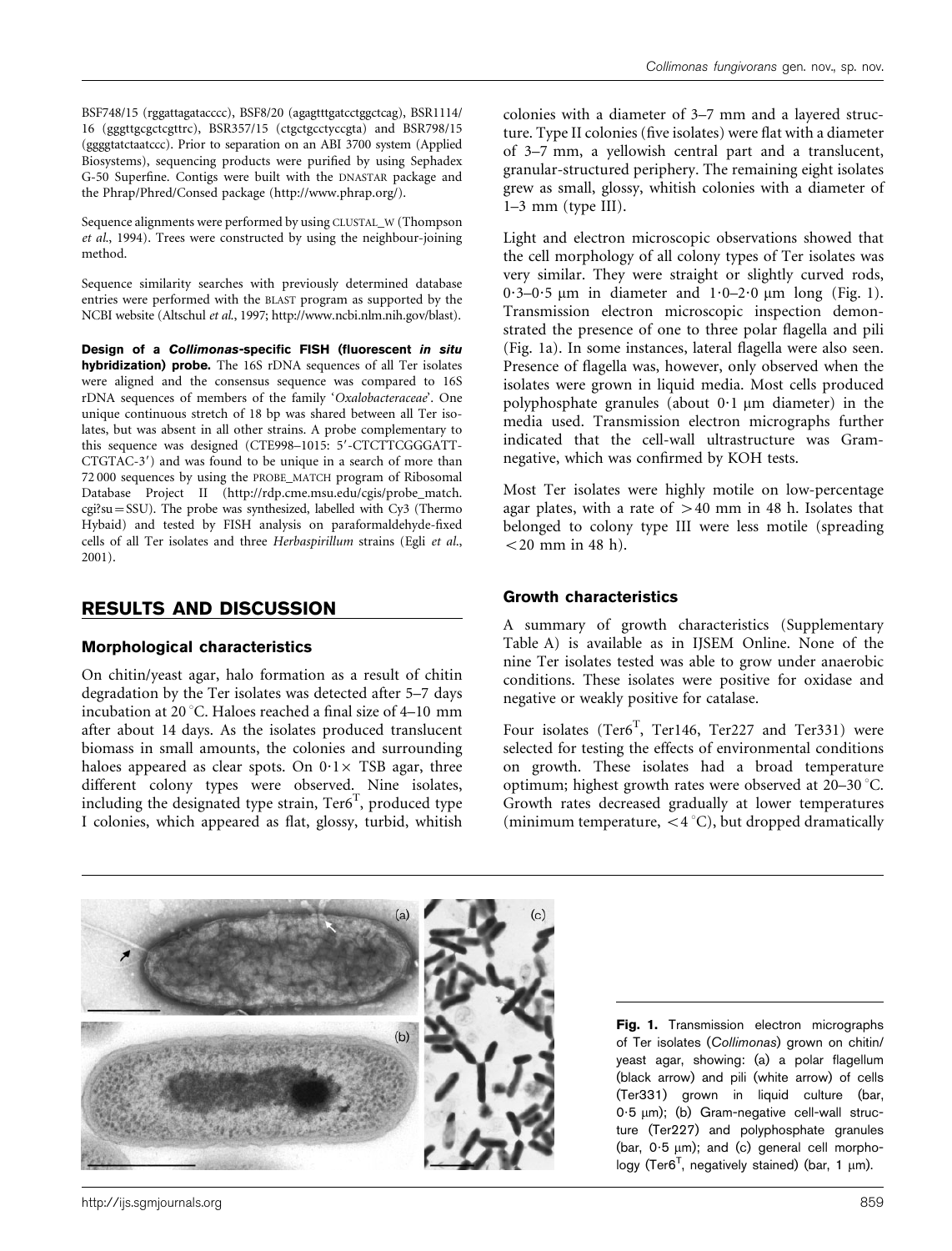at temperatures above  $35^{\circ}$ C. Optimal pH for growth was 6?5, but the effect of pH on growth was minor within the range studied  $(5.0-8.0)$ .

All Ter isolates were able to hydrolyse colloidal chitin in solid and liquid minimal media. The rate of chitin hydrolysis in liquid media was relatively slow for isolates that belonged to colony type III (not shown). None of the isolates hydrolysed colloidal chitin in agar that contained TSB, possibly due to catabolic repression. Catabolic repression of chitinase production has been reported for several bacteria, e.g. Cytophaga, Arthrobacter and Streptomyces (Morrissey et al., 1976; De Boer et al., 1998; Saito et al., 1998). However, in contrast to most other soil and rhizosphere bacteria, repression of chitinase activity of the Ter isolates on mixed chitin/TSB agar was complete and long-lasting (De Boer et al., 1998; W. de Boer & P. J. A. Klein Gunnewiek, unpublished results).

Chitosanase activity was observed in about half of the isolates. All isolates were proteolytic, but did not show glucanolytic or cellulolytic activity under the conditions tested.

All Ter isolates proliferated in sand when hyphae of the fungi C. globosum, F. culmorum or M. hiemalis invaded. The strongest increase in cells was induced by hyphae of M. hiemalis. All isolates adhered rapidly to heat-fixed hyphae of the three fungi, as observed by microscopic inspection (not shown).

Growth of the Ter isolates on TSB agar was not inhibited by ampicillin (60  $\mu$ g ml<sup>-1</sup>), streptomycin (25  $\mu$ g ml<sup>-1</sup>), chloramphenicol (25 µg ml<sup>-1</sup>) or kanamycin (10 µg ml<sup>-1</sup>). Oxytetracycline  $(10 \mu g \text{ ml}^{-1})$  inhibited all but two isolates (Ter146 and Ter300).

### Phylogenetic position based on 16S rDNA nucleotide sequences

Comparison of nearly full-length 16S rDNA sequences (corresponding to Escherichia coli positions 68–1451) of all 22 Ter isolates revealed between  $98.6$  and  $99.9\%$  similarity. Taking into account only those nucleotides that were phylogenetically informative, 12 unique 16S rDNA sequences could be distinguished that were related most closely to representatives of the genera Herbaspirillum (95?9–96?7 % similarity) and Janthinobacterium (94?3– 95.6% similarity) (Fig. 2). These genera belong to the family 'Oxalobacteraceae', order 'Burkholderiales' (Garrity et al., 2001). Another close relative is a hydrogen-oxidizing isolate designated Aquaspirillum autotrophicum (Aragno & Schlegel, 1978). This isolate, however, does not show a close affiliation with other Aquaspirillum species, including the genus-defining species Aquaspirillum serpens. Ding & Yokota (2002) demonstrated that the genus Aquaspirillum is polyphyletic, with at least four proposed phylogenetic groupings, including placement of A. autotrophicum in the family 'Oxalobacteraceae'. Therefore, re-evaluation of the phylogenetic position of A. autotrophicum is needed.

The Cy3-labelled probe CTE998–1015 hybridized to all fixed cells of Ter isolates at 45 °C, 10 % formamide, but not to cells of H. frisingense, H. rubrisubalbicans or H. seropedicae (not shown).

### Metabolic profile

The Ter isolates had a similar respiratory response to 80 of the 95 substrates in the Biolog GN plates. Substrates that induced respiratory activity were: Tween 40, Tween 80, acetyl-D-glucosamine, L-arabinose, D-arabitol, D-fructose,



Fig. 2. Unrooted tree showing the phylogenetic relationship between the 12 unique 16S rDNA sequences of 22 Ter isolates (Collimonas) and other members of the family 'Oxalobacteraceae'. The 16S rDNA sequence of Ralstonia solanacearum ATCC 11696<sup>T</sup> (GenBank no. X67036) was used as the outgroup. Tree construction was by neighbour-joining. Asterisks indicate nodes with bootstrap values of 950 or higher (1000 replicates). Bar, 0?01 nucleotide substitutions.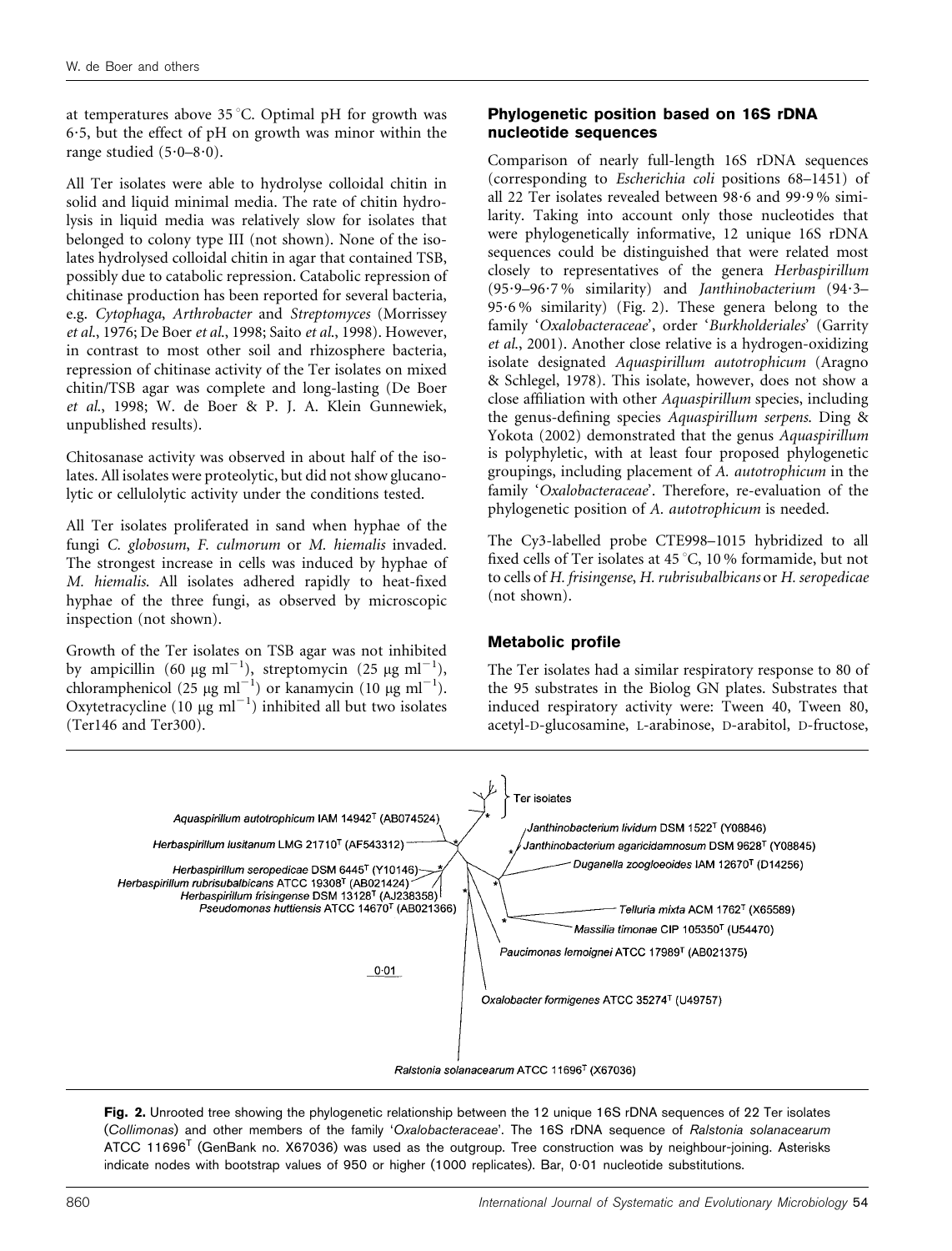L-fucose, D-galactose, D-glucose, m-inositol, D-mannitol, D-mannose, methyl pyruvate, monomethyl succinate, acetic acid, cis-acetonic acid, citric acid, formic acid, D-galactonic acid lactone, D-gluconic acid, D-glucuronic acid, b-hydroxybutyric acid, a-ketoglutaric acid, DL-lactic acid, propionic acid, D-saccharic acid, succinic acid, bromosuccinic acid, alaninamide, L-alanine, L-alanylglycine, L-aspargine, L-aspartic acid, L-glutamic acid, glycyl L-glutamic acid, L-leucine, L-proline, L-pyroglutamic acid, L-threonine,  $\gamma$ -aminobutyric acid, inosine, uridine and glycerol. Substrates that were negative or gave very weak respiratory activity were: a-cyclodextrin, dextrin, glycogen, acetyl-D-galactosamine, cellobiose, m-erythritol, gentiobiose,  $\alpha$ -D-lactose, maltose, D-melibiose, methyl  $\beta$ -Dglucoside, D-psicose, raffinose, L-rhamnose, sucrose, turanose, x-hydroxybutyric acid, y-hydroxybutyric acid, hydroxyphenylacetate, itaconic acid, a-ketobutyric acid, a-ketovaleric acid, malonic acid, sebacic acid, D-alanine, glycyl L-aspartic acid, hydroxy-L-proline, L-ornithine, L-phenylalanine, D-serine, DL-carnitine, thymidine, phenylethylamine, putrescine and glucose 1-phosphate. The isolates varied for (responses for strain  $Ter6<sup>T</sup>$  are given in parentheses): adonitol  $(-)$ , lactulose  $(+)$ , D-sorbitol  $(+)$ , D-trehalose  $(+)$ , xylitol  $(+)$ , D-galacturonic acid  $(-)$ , D-glucosamic acid  $(-)$ , quinic acid  $(-)$ , succinamic acid  $(-)$ , glucuronamide  $(-)$ , L-histidine  $(-)$ , L-serine  $(-)$ ,

Table 1. Differentiating respiratory activities (Biolog GN) of Ter isolates (Collimonas) and Herbaspirillum and Janthinobacterium strains

Taxa: 1, Herbaspirillum; 2, Janthinobacterium; 3, Ter isolates. +, Activity present in all isolates; M, present in most isolates  $(>90\%)$ ; L, present in  $< 10\%$  of isolates;  $-$ , not present; V, variable among isolates.

| Substrate              | $1*$   | 2 <sup>†</sup> | 3    |
|------------------------|--------|----------------|------|
| Adonitol               | $^+$   |                | L    |
| D-Trehalose            |        | V              | М    |
| Monomethyl succinate   | $^{+}$ |                | $^+$ |
| cis-Aconitic acid      | $^{+}$ |                |      |
| D-Galacturonic acid    | $^{+}$ |                | L    |
| Itaconic acid          | $^{+}$ |                |      |
| D-Saccharic acid       | $^{+}$ |                |      |
| Glycyl L-glutamic acid |        |                |      |
| L-Histidine            |        |                | M    |
| L-Leucine              |        |                |      |
| Inosine                |        | V              |      |
| Uridine                |        |                |      |
| Glucose 1-phosphate    |        |                |      |

\*Tests carried out with three type strains (H. seropedicae DSM 6445<sup>T</sup>, H. rubrisubalbicans ATCC 19308<sup>T</sup> and H. frisingense DSM 13128<sup>T</sup>) and complemented with data given by Baldani et al. (1996) and Lincoln et al. (1999).

†Data from Lincoln et al. (1999) for three strains each of Janthinobacterium lividum and Janthinobacterium agaricidamnosum.

2-aminoethanol  $(+)$ , DL-glycerol phosphate  $(-)$ , glucose 6-phosphate  $(-)$  and urocanic acid  $(+)$ .

The metabolic profiles of the Herbaspirillum type strains were very similar to each other (not shown). Most notable differences between the Ter isolates and the Herbaspirillum strains were found in the metabolism of itaconic acid, glycyl L-glutamic acid, inosine and uridine (Table 1). Furthermore, none of the Herbaspirillum strains was able to degrade colloidal chitin.

From Table 1, it can be seen that the Ter isolates share some metabolic properties with Herbaspirillum strains and others with Janthinobacterium strains. However, the ability of the Ter isolates to metabolize uridine and L-histidine distinguishes them from both of these genera.

# Cellular fatty acid composition

The cellular fatty acid composition of all Ter isolates is given in Table 2. In total, 13 fatty acids were found, of which eight were present in all isolates. The major fatty acids were  $C_{16:0}$  and  $C_{16:1}\omega$ 7c. The major cellular fatty acids of the three Herbaspirillum type strains were C<sub>16:0</sub>, C<sub>16:1</sub> $\omega$ 7c and  $C_{18:1}\omega$ 7c (Table 2). The absence of the fatty acid  $C_{14:0}$ 2-OH in the Ter isolates is a characteristic that clearly distinguishes these strains from Herbaspirillum species (Table 2; Lincoln et al., 1999). Furthermore, the Ter isolates

Table 2. Cellular fatty acid composition (%) of Ter isolates (Collimonas) and strains of Herbaspirillum and Janthinobacterium

|  |                             |  | Taxa: 1, Ter isolates $(n=22)$ ; 2, Herbaspirillum $(n=3)$ ; 3, |  |
|--|-----------------------------|--|-----------------------------------------------------------------|--|
|  | Janthinobacterium $(n=6)$ . |  |                                                                 |  |

| Fatty acid*         | 1                       | $2+$                      | 3 <sup>‡</sup> |
|---------------------|-------------------------|---------------------------|----------------|
| $C_{10:0}$          | $0.0 - 0.4$             | $0.1 - 0.2$               |                |
| $C_{10:0}$ 3-OH     | $0.8 - 1.2$             | $1.5 - 1.6$               | $3.1 - 4.0$    |
| $C_{12:0}$          | $3 \cdot 1 - 4 \cdot 0$ | $0.5 - 3.1$               | $3.6 - 5.2$    |
| $C_{12:0}$ 2-OH     | $2 \cdot 2 - 2 \cdot 8$ | $0.5 - 1.4$               | $0.0 - 0.9$    |
| $C_{12:0}$ 3-OH     | $3.1 - 3.9$             | $3.1 - 3.5$               |                |
| $C_{14}$ . 0        | $0.0 - 0.6$             | $0.6 - 3.8$               | $0.6 - 3.8$    |
| $C_{14:0}$ 2-OH     |                         | $1.1 - 2.2$               |                |
| $C_{16.0}$          | $30.8 - 41.2$           | $21.3 - 26.5$             | $35.3 - 40.9$  |
| $C_{16+1}\omega$ 7c | $31.8 - 42.5$           | $29.7 - 36.0$             | $22.4 - 40.7$  |
| $C_{16+1}$ 2-OH     | $0.0 - 4.7$             | $0.4 - 0.5$               |                |
| $C_{17}$ o          | $0.0 - 0.7$             | $0.2 - 0.4$               |                |
| $C_{17:0}$ cyclo    | $0.7 - 5.2$             | $4.6 - 10.0$              | $9.8 - 26.7$   |
| $C_{18:0}$          | $0.0 - 1.5$             | $1.0 - 1.2$               |                |
| $C_{18+1}\omega 7c$ | $7.1 - 14.9$            | $21 \cdot 2 - 23 \cdot 6$ | $1.4 - 3.5$    |

\*Fatty acids given in bold are distinctive between the genera.  $\dagger$ Data for H. seropedicae DSM 6445<sup>T</sup>, H. rubrisubalbicans ATCC 19308<sup>T</sup> and H. frisingense DSM 13128<sup>T</sup>.

‡Data from Lincoln et al. (1999) for three strains each of Janthinobacterium lividum and Janthinobacterium agaricidamnosum.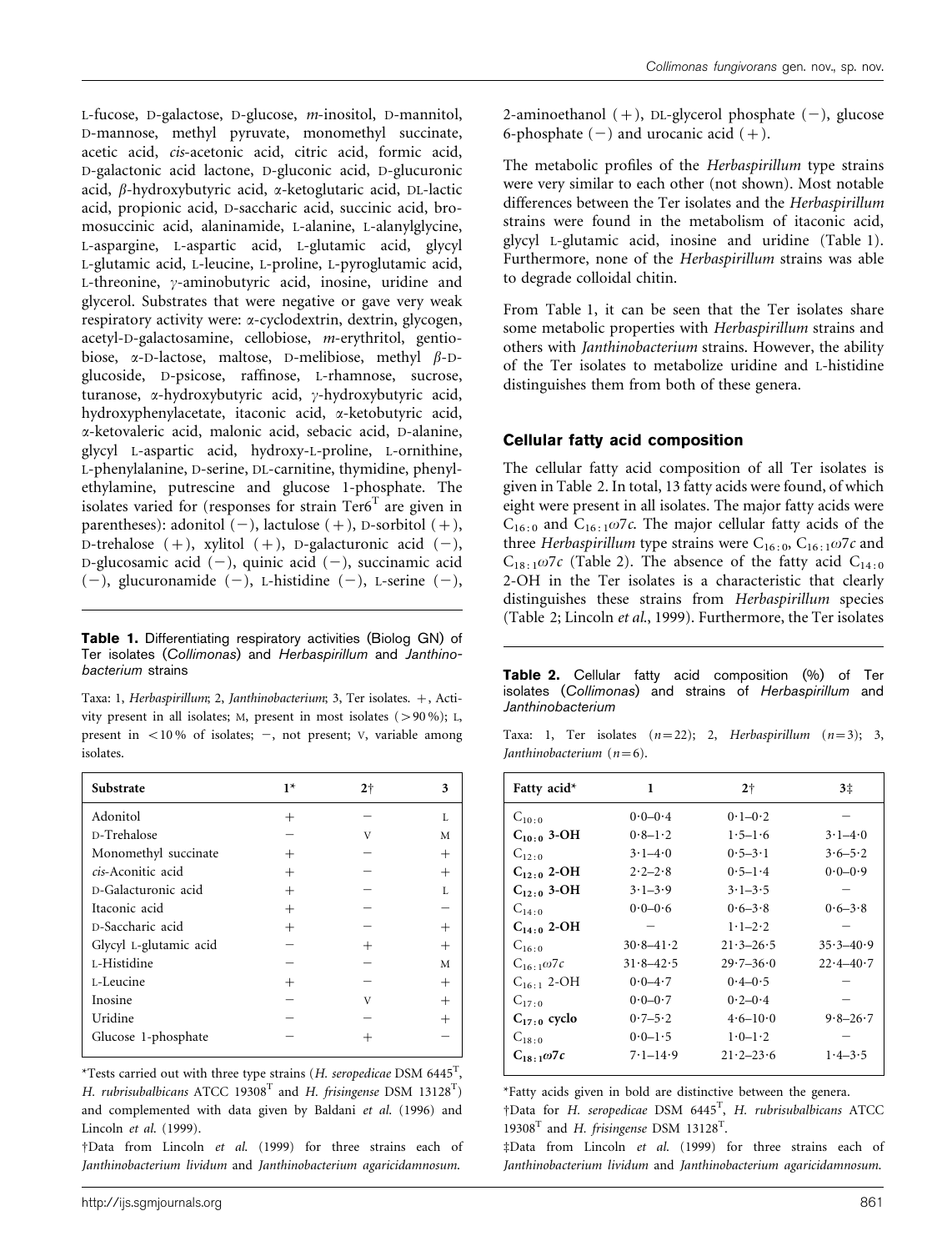had a much lower content of  $C_{18:1}\omega$ 7c than Herbaspirillum species.

Comparison with data given by Lincoln et al. (1999) indicated that the Ter isolates contain more  $C_{18:1}\omega$ 7c than Janthinobacterium species, whereas the  $C_{17:0}$  cyclo content of the Ter isolates was considerably lower than that of Janthinobacterium species (Table 2). The content of  $C_{12:0}$ 2-OH of the Ter isolates was relatively high, compared to both Herbaspirillum and Janthinobacterium species, whereas their  $C_{10:0}$  3-OH content was relatively low.

# DNA G+C content

The DNA G+C content ( $T<sub>m</sub>$  method) of four isolates, including strain  $Ter6<sup>T</sup>$  and representatives of each of the three colony types, varied from 57 to 62 mol% (Ter $6^T G + C$ content was 57.8 mol%). This is notably lower than the G+C contents of recognized species of Herbaspirillum and Janthinobacterium, with the exception of Herbaspirillum lusitanum (Valverde et al., 2003).

### Genomic and metabolic variation among the Ter isolates

The 12 unique 16S rDNA sequences among the 22 Ter isolates clustered in four groups (see Supplementary Fig. A in IJSEM Online). This clustering was in perfect agreement with the genomic variation observed among the isolates by using BOX-PCR (see Supplementary Fig. B in IJSEM Online).

The BOX-PCR grouping could also be distinguished by comparing the respiratory response to four Biolog substrates and chitosan (data available as Supplementary Table B in IJSEM Online).

# Evaluation of phylogenetic position

Given the high degree of 16S rDNA sequence similarity to representatives of the genera Herbaspirillum (95 $-9-96-7\%$ ) and Janthinobacterium (94 $\cdot$ 3-95 $\cdot$ 6%), it could be argued that the Ter isolates belong to one or more novel species within one of these genera. However, as shown above, the Ter isolates do not match several basic biochemical and physiological characteristics of these genera (Tables 1 and 2). In addition, the Ter isolates differ from recognized Herbaspirillum species by lacking the ability to fix nitrogen (V. M. Reis, personal communication). Furthermore, unlike recognized Herbaspirillum species, the Ter isolates are soil bacteria with no apparent pathogenic or symbiotic relationship with plants (Baldani et al., 1996; Kirchhof et al., 2001; Valverde et al., 2003). The Ter isolates have a smaller cell size  $(0.3-0.5 \times 1.0-2.0 \mu m)$  than *Janthinobacterium* species  $(0.8-1.5 \times 1.8-6.0 \mu m)$  (Sneath, 1984). None of the Ter isolates produced a purple pigment (violacein), which has been described as characteristic of the genus Janthinobacterium (Sneath, 1984). However, the species Janthinobacterium agaricidamnosum also does not produce this pigment (Lincoln et al., 1999). The Ter isolates are

negative or weakly positive for catalase, whereas Janthinobacterium strains are positive (Lincoln et al., 1999). Given these differences with the genera Herbaspirillum and Janthinobacterium, it is proposed that the isolates should be assigned to a novel genus, Collimonas gen. nov. It should be noted that 16S rDNA sequence similarity between species of the genera Herbaspirillum and Janthinobacterium is also high  $(>96\%)$  but, as discussed by Lincoln et al. (1999), morphological, physiological, chemical and ecological characteristics are so different that it would be unrealistic to combine these two genera. The same holds true for the genus Paucimonas (formerly Pseudomonas lemoignei), which has 95?0–95?9 % 16S rDNA sequence similarity with Herbaspirillum species (Jendrossek, 2001).

The highest level of sequence similarity between Collimonas strains and previously described 16S rDNA sequences was found for GenBank entry AY154366 (98.9-99.6%), which represents a naphthalene-degrading strain from the USA that was classified as Herbaspirillum sp. Hg (Wilson et al., 2003). Given its close affinity with Collimonas and much lower similarity with Herbaspirillum species  $(< 96.4 %$ ), it would be interesting to determine whether other characteristics of this strain might support its placement within Collimonas, thereby extending the known range of this genus.

Although comparison of 16S rDNA sequences of the Ter isolates revealed that their interrelatedness was very high (98?6–99?9 % similarity), this is not sufficient to place them into a single species (Stackebrandt & Goebel, 1994). As shown above, four subclusters can be recognized on the basis of 16S rDNA sequences, genomic fingerprinting and substrate utilization (data available as supplementary material in IJSEM Online). This genomic and phenotypic variation forms the basis for establishing the centre and breadth of the novel genus (Christensen et al., 2001). Subcluster A, which contains strains with colony type II morphology, is most distant from the other isolates and consists of four isolates with identical 16S rDNA sequences and BOX-PCR patterns. These Collimonas isolates are related most closely to the genus Herbaspirillum (96.2– 96?7 % 16S rDNA sequence similarity). The other Collimonas subclusters are related more closely to each other and, as they represent the majority of isolates, it is from these subclusters that the type species should be chosen. As suggested by Christensen et al. (2001), the type species and strain is selected for pragmatic reasons, i.e. it should be most representative with respect to the characters that define the novel taxon. Based on the central position of the 16S rDNA sequences, the mean value of fatty acid contents and the most common metabolic profile, cluster C (four isolates) has been selected to represent Collimonas fungivorans gen. nov., sp. nov. Ter $6^T$  (=NCCB 100033<sup>T</sup>  $=$  LMG 21973<sup>T</sup>) is the type strain.

# Description of Collimonas gen. nov.

Collimonas (Col.li.mo'nas. L. masc. n. collis hill; Gr. n. monas a unit, monad; N.L. fem. n. Collimonas cell from the hill).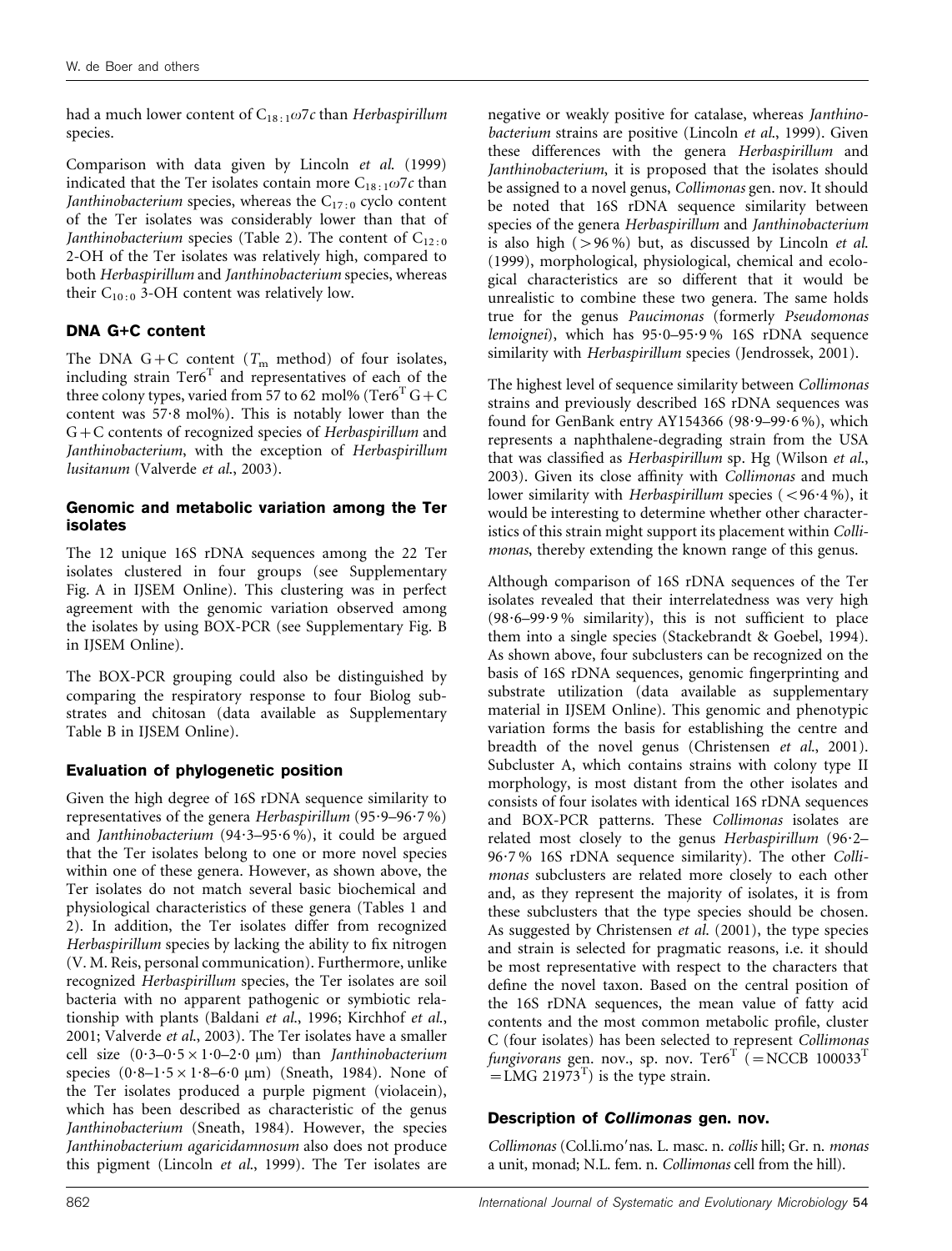Cells are strictly aerobic, straight or slightly curved, Gramnegative rods,  $0.3-0.5 \times 1.0-2.0 \mu m$ . They occur singly and possess flagella (mostly one to three polar, but in some cases, several lateral) and pili when cultured in liquid media. Oxidase activity is positive; catalase activity is negative or weakly positive. Maximal growth is observed between 20 and 30 $^{\circ}$ C, without a sharp optimum. Maximum temperature that supports growth is approximately 35 °C. Optimal growth occurs at pH 6?5. Cells are able to hydrolyse colloidal chitin and milk proteins, but not lichenan or cellulose. Isolates vary in their ability to hydrolyse colloidal chitosan (deacetylated chitin). On minimal colloidal chitin/yeast agar, circular cleared haloes (final diameter, 4–10 mm) that support little translucent biomass are produced. Halo formation is completely repressed in chitin agar that contains TSB or glucose. On  $0.1 \times$  TSB agar, colony morphology is variable. A wide range of sugars, alcohols, organic acids and amino acids can be metabolized. Several di- and trisaccharides cannot be used as substrates. In purified sand, cells proliferate upon introduction of intact, living fungal hyphae of various species of soil fungi. Major cellular fatty acids are  $C_{16:0}$  and  $C_{16:1} \omega$ 7c. DNA G+C content is 57–62 mol%. A member of the  $\beta$ -Proteobacteria, related most closely to the genera Herbaspirillum and Janthinobacterium in the family 'Oxalobacteraceae', order 'Burkholderiales'. Characteristics useful to differentiate the genus Collimonas from these related genera are given in Tables 1 and 2, as well as in the Results and Discussion. So far, the genus Collimonas is only known to occur in slightly acidic sandy dune soils. The type species is Collimonas fungivorans.

#### Description of Collimonas fungivorans sp. nov.

Collimonas fungivorans (fun.gi.vo'rans. L. n. fungus mould, mushroom, fungus; L. part. adj. vorans devouring, eating; N.L. part. adj. fungivorans fungus-eating).

General characteristics are the same as given above for the genus. On  $0.1 \times$  TSB agar (3 days, 20 °C), the type strain forms flat, glossy, turbid, whitish colonies of 3–7 mm diameter with a layered structure (colony type I; see Results and Discussion). Catalase activity is negative. Colloidal chitosan is hydrolysed. The substrate-use profile of the type strain is given above. The  $G+C$  content of the type strain is 57?8 mol%.

The type strain is  $\text{Ter6}^{\text{T}}$  (  $=\text{NCCB }100033^{\text{T}} = \text{LMG }21973^{\text{T}}$ ). Reference strains are Ter166, Ter300 and Ter330.

# ACKNOWLEDGEMENTS

We thank Professor Hans Trüper (University of Bonn) for his help with Latin nomenclature and etymology. Ineke van den Beld, Plant Protection Service Wageningen, is acknowledged for performing the BOX-PCR analysis. Thanks to Gé Poot (CBS) for help with the  $G+C$ determination. Dr Michael Schmid (GSF – Neuherberg) is acknowledged for supplying us with the Herbaspirillum strains. This is publication 3258 NIOO-KNAW of the Netherlands Institute of Ecology.

# REFERENCES

Altschul, S. F., Madden, T. L., Schäffer, A. A., Zhang, J., Zhang, Z., Miller, W. & Lipman, D. J. (1997). Gapped BLAST and PSI-BLAST: a new generation of protein database search programs. Nucleic Acids Res 25, 3389–3402.

Aragno, M. & Schlegel, H. G. (1978). Aquaspirillum autotrophicum, a new species of hydrogen-oxidizing, facultatively autotrophic bacteria. Int J Syst Bacteriol 28, 112–116.

Baldani, J. I., Pot, B., Kirchhof, G. & 8 other authors (1996). Emended description of Herbaspirillum; inclusion of [Pseudomonas] rubrisubalbicans, a mild plant pathogen, as Herbaspirillum rubrisubalbicans comb. nov.; and classification of a group of clinical isolates (EF group 1) as Herbaspirillum species 3. Int J Syst Bacteriol 46, 802–810.

Christensen, H., Bisgaard, M., Frederiksen, W., Mutters, R., Kuhnert, P. & Olsen, J. E. (2001). Is characterization of a single isolate sufficient for valid publication of a new genus or species? Proposal to modify Recommendation 30b of the Bacteriological Code (1990 Revision). Int J Syst Evol Microbiol 51, 2221–2225.

De Boer, W., Klein Gunnewiek, P. J. A., Lafeber, P., Janse, J. D., Spit, B. E. & Woldendorp, J. W. (1998). Anti-fungal properties of chitinolytic dune soil bacteria. Soil Biol Biochem 30, 193–203.

De Boer, W., Gerards, S., Klein Gunnewiek, P. J. A. & Modderman, R. (1999). Response of the chitinolytic microbial community to chitin amendments of dune soils. Biol Fertil Soils 29, 170–177.

De Boer, W., Klein Gunnewiek, P. J. A., Kowalchuk, G. A. & Van Veen, J. A. (2001). Growth of chitinolytic dune soil  $\beta$ -subclass Proteobacteria in response to invading fungal hyphae. Appl Environ Microbiol 67, 3358–3362.

Ding, L. & Yokota, A. (2002). Phylogenetic analysis of the genus Aquaspirillum based on 16S rRNA gene sequences. FEMS Microbiol Lett 212, 165–169.

Egli, K., Fanger, U., Alvarez, P. J. J., Siegrist, H., van der Meer, J. R. & Zehnder, A. J. B. (2001). Enrichment and characterization of an anammox bacterium from a rotating biological contactor treating ammonium-rich leachate. Arch Microbiol 175, 198–207.

Garrity, G. M., Winters, M. & Searles, D. B. (2001). Taxonomic outline of the procaryotic genera. In Bergey's Manual of Systematic Bacteriology, 2nd edn, online release 1.0, April 2001. New York: Springer (http://www.cme.msu.edu/bergeys/april2001-genus.pdf).

Gooday, G. W. (1990). The ecology of chitin degradation. Adv Microb Ecol 11, 387–430.

Hsu, S. C. & Lockwood, J. L. (1975). Powdered chitin agar as a selective medium for enumeration of actinomycetes in water and soil. Appl Microbiol 29, 422–426.

Janse, J. D. (1991). Pathovar discrimination within Pseudomonas syringae subsp. savastanoi using whole cell fatty acid analysis and pathogenicity as criteria. Syst Appl Microbiol 14, 79–84.

Jendrossek, D. (2001). Transfer of [Pseudomonas] lemoignei, a Gramnegative rod with restricted catabolic capacity, to Paucimonas gen. nov. with one species, Paucimonas lemoignei comb. nov. Int J Syst Evol Microbiol 51, 905–908.

Kirchhof, G., Eckert, B., Stoffels, M., Baldani, J. I., Reis, V. M. & Hartmann, A. (2001). Herbaspirillum frisingense sp. nov., a new nitrogen-fixing bacterial species that occurs in C4-fibre plants. Int J Syst Evol Microbiol 51, 157–168.

Lincoln, S. P., Fermor, T. R. & Tindall, B. J. (1999). Janthinobacterium agaricidamnosum sp. nov., a soft rot pathogen of Agaricus bisporus. Int J Syst Bacteriol 49, 1577–1589.